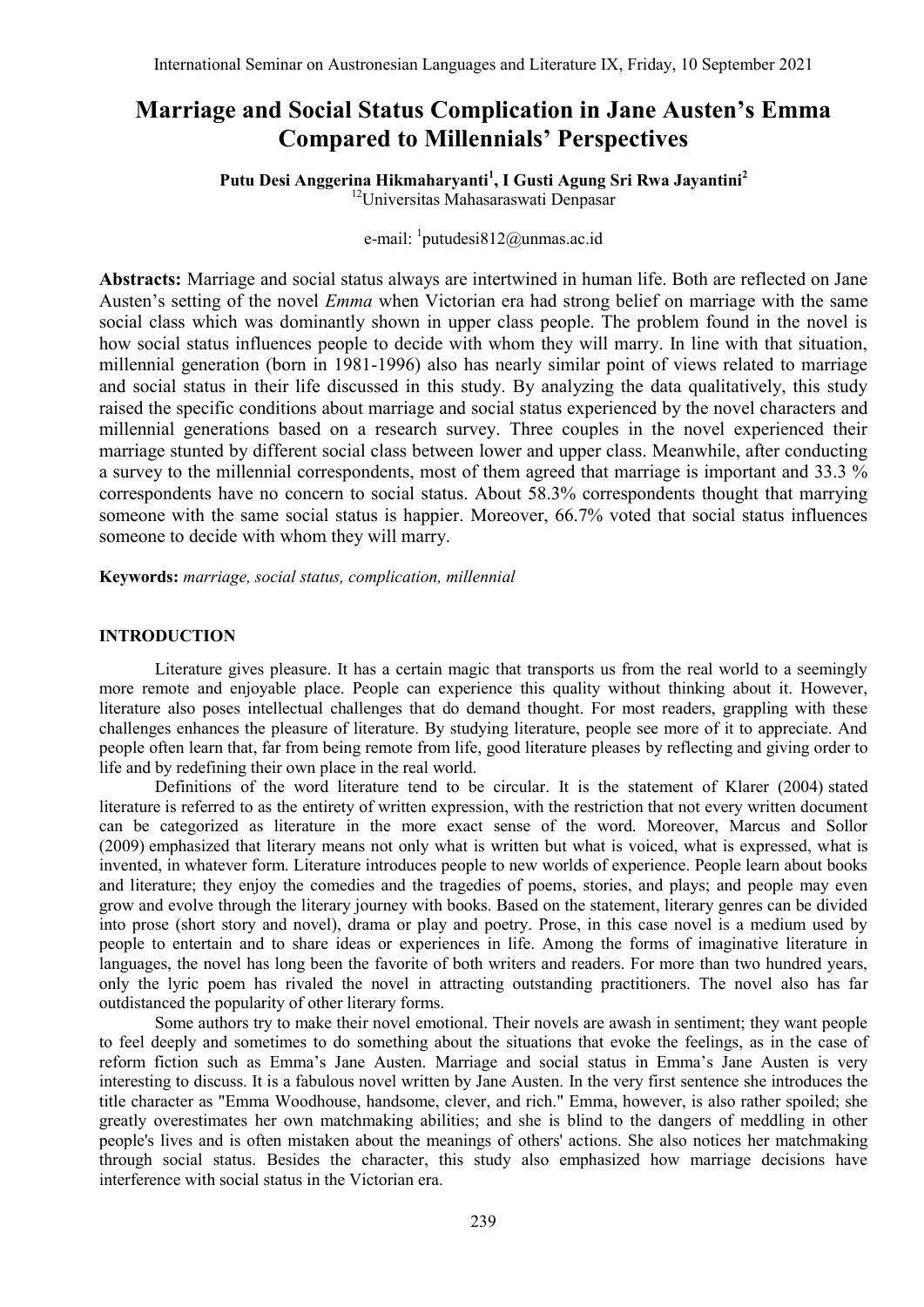Along with marriage and social status compilation discussed in this study, millennial perspectives are chosen as the secondary data to support as well as compare the marriage and social status situation between Victorian and Millennial era. According to McDonnell (2018), marriage was at the center of everyday lives for the Victorians and its influence extended to all corners of life and was the basis on which Victorian society was established. Meanwhile, millennials across the board seem to have a desire to break the divorce-riddled history of many of their families of origin and marry only once, maintaining a healthy marriage for life (Perron, 2020). From both statements, it seems that Victorian and Millennial people have the same concept of marriage. Here, marriage is the essential factor of life continuity, for Victorian people, marriage is the core of their daily activity because they think that living dependably with spouse is necessary. In line with Victorian era, millennials also have agreed that marriage is important and try to build marriage life goals. Nevertheless, some studies proved that millennials tend to not married due to some reasons. Over one-third of those interviewed perceived career advancement to be more attainable as a single individual. Eighty-two percent thought marriage had no positive effect on social status. Only 37 percent believed that marriage enhanced financial security, and only 28 percent thought it led to a fulfilling sex life. When asked about pursuing happiness, 67 percent of millennials reportedly perceived marriage to not be a factor (Wang & Taylor, 2011). Also there are some studies investigated that nowadays a majority of millennials are not currently married, marking a significant change from past generations. Only 44% of millennials were married in 2019, compared with 53% of Gen Xers, 61% of Boomers and 81% of Silents at a comparable age (Barroso, et al, 2020). Moreover, millennials are far more likely to be living with a partner or to be single then their parents at their age, in other words, and their generation's shift away from marriage may be less a matter of choice and more the result of economic factors that have made the institution less approachable (Picchi, 2019). From these points of views, there is an evolution of marriage desire in millennials' perspective due to economic factors and they think marriage has no significant relation to their social status. Victorians were worried about their social standing by leveling their source of income. In the Victorian period, there are three classes: upper class, middle class, and lower class, and these classes are generally characterized by conduct, speech, dress, education, and ideals. Meanwhile, social status in the millennial period is essentially the same as it was in the Victorian era, with only minor differences in certain perspectives. Most sociologists follow Max Weber's definition of social class, which is defined as a big group of individuals who rank similarly in terms of money, power, and status. Millennials judge their social status depending on how many possessions they have, how influential someone is in society, and how respectable her/his achievements are.

This study investigated the marriage and social status perspective in Victorian era reflected in Jane Austen's novel entitled *Emma* versus Millennials' perspectives collected by the survey distribution. Victorian marriage and social status are represented by three couples in the novel characters such as marriage of Mr. Weston and Miss Churchill, marriage of Mr. Weston and Miss Taylor, and marriage of Harriet and Martin. Meanwhile, the Millennials' marriage and social status perspectives are shared by 12 people born in 1981-1996.

## **METHOD**

The data studied textually here were collected and selected from the novel as the source of data. It was commenced from reading a novel, doing research in the library and browsing in the internet, reviewing the relevant studies to govern the conceptual models, and then using the conceptual models to find the data in the novel. In this study, the data could be collected and selected according to the need of the study later to be analyzed as supporting evidence, but they were not corrupted in order to suit the purpose. The primary data were all the words, phrase, clauses, and further discourse that contain marriage and social status complication in the novel entitled *Emma* by Jane Austen and published by Penguin Books Ltd, Harmondsworth, Middlesex, England. Meanwhile, the secondary data were the survey result distributed via Google form to engage the millennial perspectives towards marriage and social status. After all data collected, they were analyzed by elaborating descriptively how social status plays important role in both Victorian and Millennial era specifically for the people's decision of marrying someone.

## **FINDINGS AND DISCUSSION**

Emma revolves around a series of marriages, both recent and anticipated, and in each case, the match reinforces the participant's social standing. In Austen's day, one's social position was defined by a mix of family history, reputation, and wealth—marriage was one of the primary methods to enhance one's social rank. This form of social progression was especially important for women, who were denied the opportunity to enhance their status via hard labor or personal success.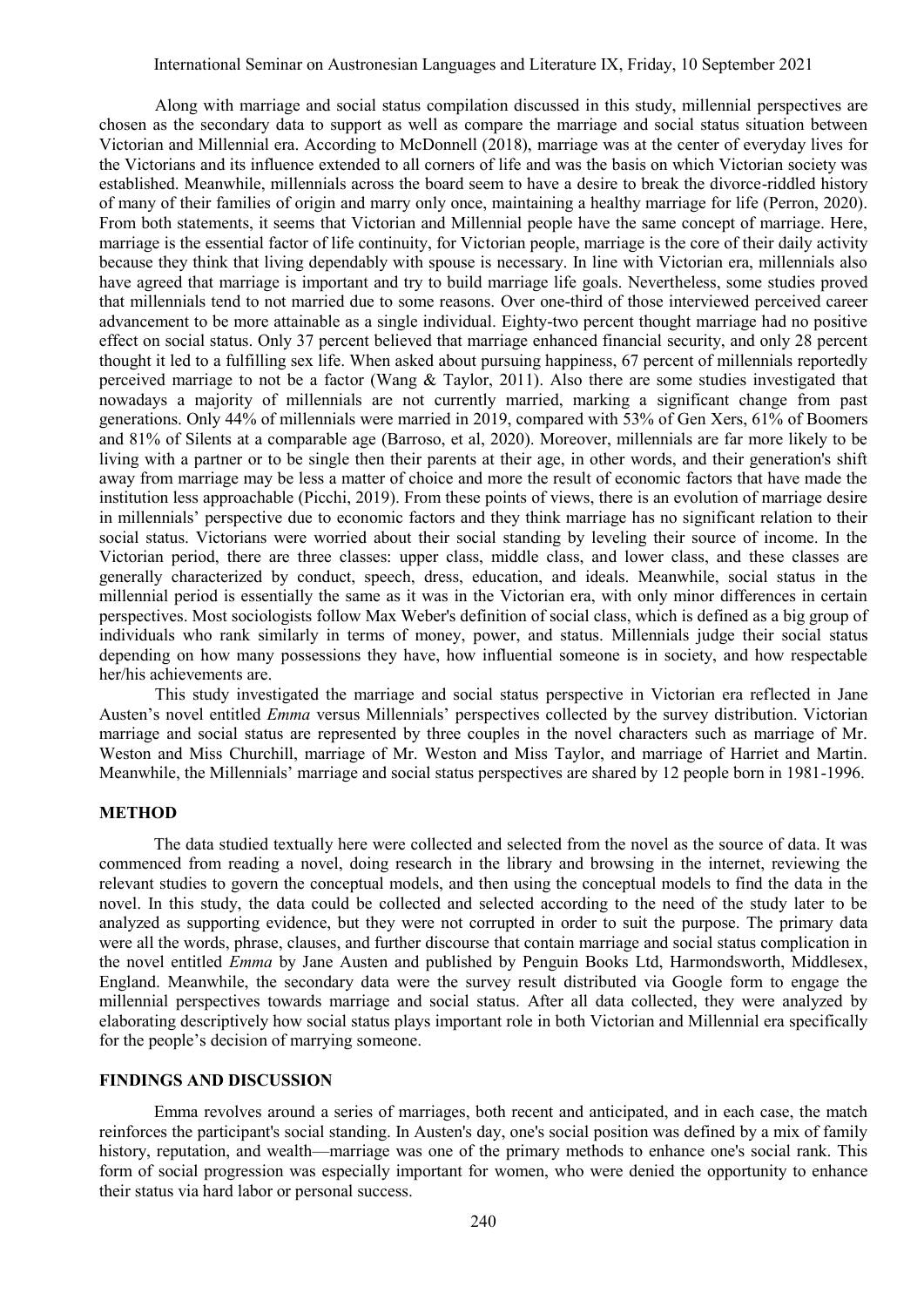International Seminar on Austronesian Languages and Literature IX, Friday, 10 September 2021

However, the story indicates that marrying too much above one's station causes trouble. Mr. Weston's first marriage to Miss Churchill was theoretically a smart decision for him because she came from a wealthy and well-connected family (Mr. Weston is a craftsman), but the relationship's disparity created misery for both. Just before the story begins, he marries Mrs. Weston, and this second marriage is better since their socioeconomic positions are more equal—Mrs. Weston is a governess, and therefore extremely fortunate to be freed from her need to work by her marriage. The other characters dismiss Emma's attempt to pair Harriet with Mr. Elton as improper. Because Harriet's parents are unknown, Emma feels she may be of noble blood and pushes her to reject what turns out to be a more suitable marriage with Robert Martin. When Emma learns that Harriet is the daughter of a tradesman, she acknowledges that Mr. Martin is a better match for her friend.

Other characters suffer as a result of the marriage-social-status connection. Frank Churchill must keep his engagement to orphan Jane Fairfax a secret for fear of his rich aunt's disapproval. Jane is compelled to contemplate becoming a governess in the lack of a suitable match. Miss Bates, who is single, faces increasing hardship since she lacks a spouse to care for her and her mother. Finally, the match between Emma and Mr. Knightley is seen favorably not just because they are temperamentally compatible, but also because they are socially compatible.

#### **Marriage of Mr. Weston and Miss Churchill**

Mr. Weston is a native of Highbury. He marries Miss Churchill who comes from a wealthy and wellconnected family. Miss Churchill has a higher class than Mr. Weston. Miss Churchill falls in love with Mr. Weston, so she accepts Mr. Weston's proposal.

"Captain Weston was a general favorite; and when the chances of his military life had introduced him to Miss Churchill, of a great Yorkshire family, and Miss Churchill fell in love with him, ……" (Emma: 46)

Unfortunately, the inequality of the relationship causes hardship for both Mr. Weston and Miss Churchill. The marriage was overshadowed by the disapproval of Mrs. Weston's brother and sister-in-law, Mr. and Mrs. Churchill. When Mrs. Weston dies after three years of marriage, Mr. Weston leaves impoverished by the expectations of his first wife, spends the next twenty years of his life rebuilding his fortune. He eventually purchases Randalls, the small estate where he lives with the second Mrs. Weston.

"Captain Weston, who had been considered, especially by the Churchills, as making such an amazing match, was proved to have much the worst of the bargain; for when his wife died after a three years' marriage, he was rather a poorer man than at first, and with a child to maintain." (Emma: 47)

#### **Marriage of Mr. Weston and Miss Taylor**

Mr. Weston quits from the militia and engages in trade. He still has a small house in Highbury, where most of his leisure days are spent; and between useful occupation and the pleasures of society. Then, he marries in the second time with Miss Taylor. This second marriage is happier because their social statuses are more equal. Miss Taylor is a governess, and thus very fortunate to be rescued from her need to work by her marriage.

"He had never been an unhappy man; his own temper had secured him from that, even in his first marriage; but his second must show him how delightful a well-judging and truly amiable woman could be,......" (Emma: 47).

#### **Marriage of Harriet and Martin**

At first, Harriet's parentage is unknown. When she is still a baby, she is found by Mrs. Goddard at school. But finally, her parentage becomes known. She proves to be the daughter of rich enough tradesman. While, Martin is a farmer who works on Mr. Knightley's farm. Harriet falls in love with Martin, but she refuses Martin's proposal to marry with him because of Emma's suggestion. However, finally Harriet gets married with Martin happily.

"Before the end of September, Emma attended Harriet to church, and saw her hand bestowed on Robert Martin with so complete satisfaction...." (Emma: 463).